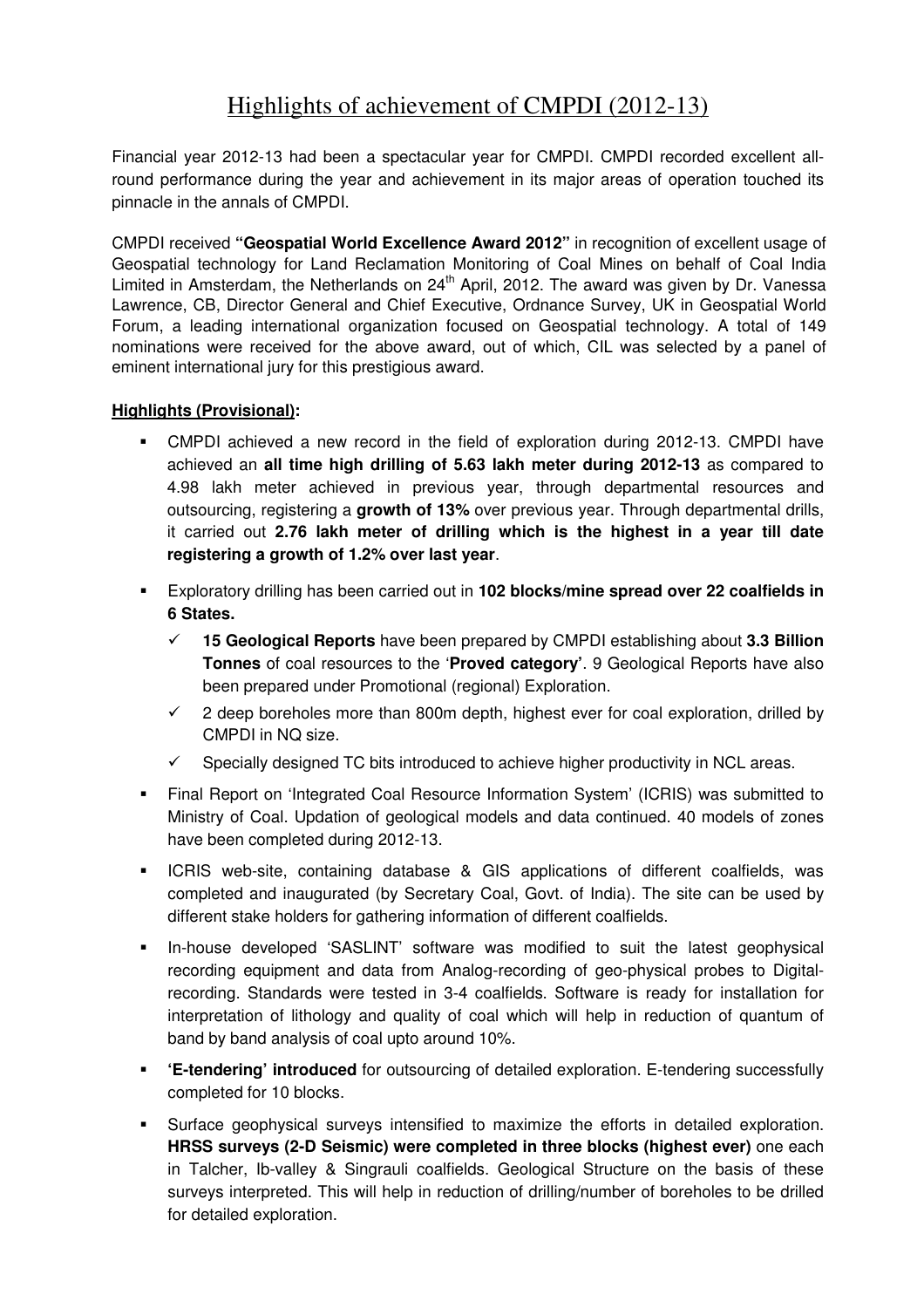- **29 Project Reports** have also been prepared with **capacity addition of about 75 Mt per year**.
- **59 Environment Management Plans** (including 30 Form-I) have been prepared.
- **180 Environmental Audit Statements** have been prepared.
- **9 nos. of R&D and S&T projects** have been completed. Fund disbursed was Rs.22.75 crores.
- Land reclamation monitoring of total **50 nos. of opencast projects having more than 5 million cu.m. production capacity** (coal+OB) and **40 opencast projects having less than 5 million cu.m. production capacity** (coal+OB) of CIL based on high resolution satellite data has been completed.
- **Land use / vegetation cover mapping of 6 coalfields** viz. Karanpura, West Bokaro, East Bokaro, Bander, Singrauli and Korba based on satellite data has been completed.
- **Periodical OBR check measurement of 103 OC mines** (including outsourcing patches) has been carried out.
- **Model global bid document for opencast mine development & operation through "Mine Developer & Operator (MDO)"** route has been prepared by CMPDI for selection of "Mine Developer & operator" for open pit mining who will also finance, procure, construct, operate and maintain the mine to achieve coal production and overburden removal for a specified duration as per calendar plan. The draft RFQ along with salient points of the draft RFP was also discussed with prospective bidders.
- **Standard Bid Documents for procurement of Continuous Miner** on 'Hiring basis' and 'Risk Gain sharing basis' were prepared.
- **43 management system certifications** including 37 re-certifications have been achieved. Company wide certification for ISO 9001, ISO 14001 and OHSAS 18001 of MCL was taken up.
- **4 Soil Erosion Control Reports** and **7 Slope Stability Analysis Reports** have been prepared.
- An **indigenous tool for 'performance evaluation of explosives and accessories**' has been **developed by CMPDI**.
- **Digital Image Analysis for fragmentation assessment** has been completed for all mines of NCL and four mines of MCL.
- **Random sampling, testing and analysis of explosives and its accessories** were carried out in different mines of CIL to have a check on the quality of explosives being supplied.
- **Powder Factor Studies** (16 nos.) were carried out in the mines of CCL, BCCL, WCL, SECL and NCL for determination of optimum size of fragments for different type of equipment.
- **Controlled blasting and vibration studies** (15 nos.) were carried out in the mines of CIL which determines safe charge per delay in each round of blasting to extract the locked coal lying upto a limit of 30 metres from the surrounding structures/buildings/dwellings, high tension power lines/dams, power plants/railway tracks, highway, important structures, etc.
- CMPDI has recorded a **turnover of** ` **601 crores** (**highest till date**) in comparison to `**524 crores** achieved during last year registering a **growth of about 15%**.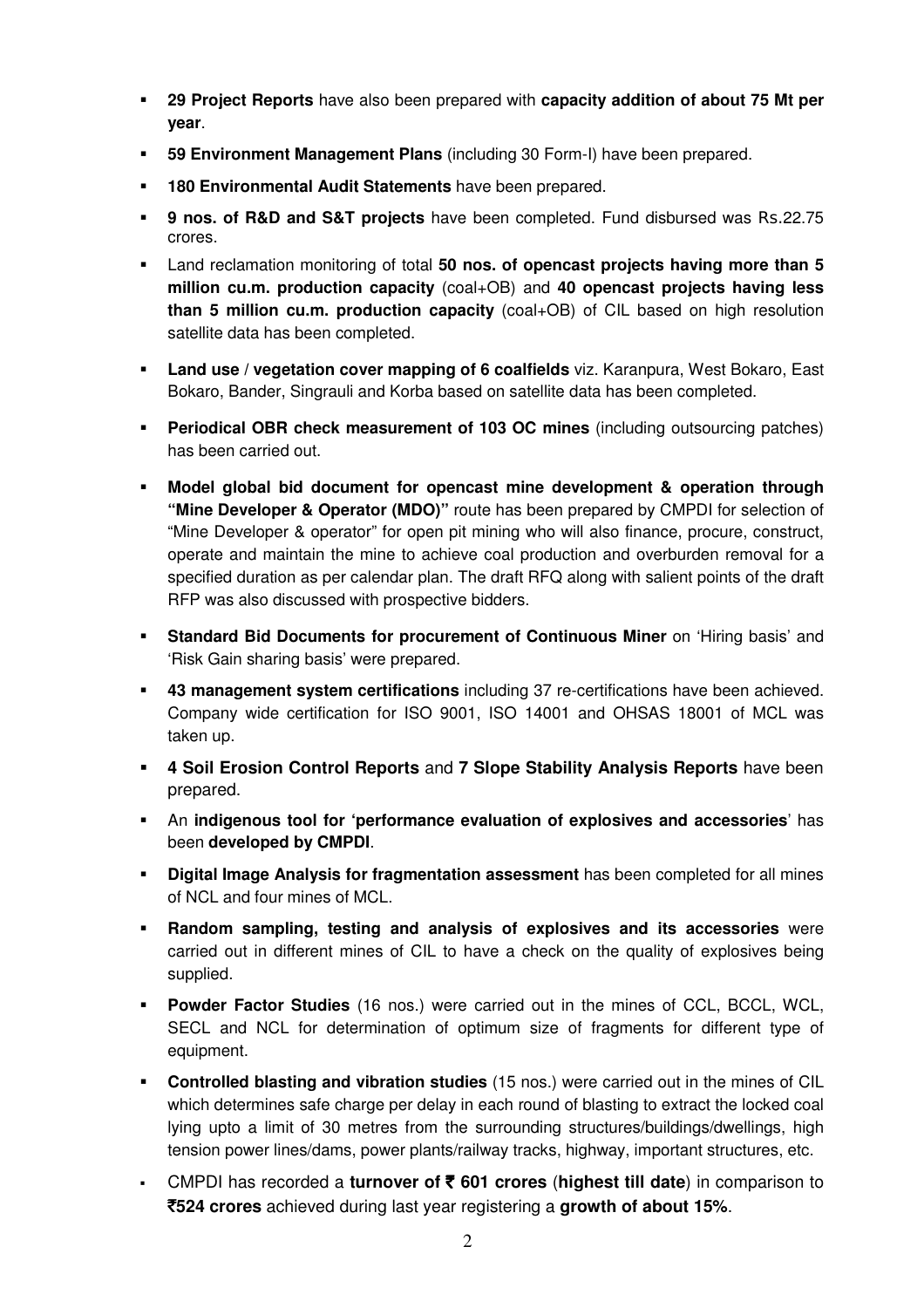## **Consultancy Services outside CIL:**

- $\checkmark$  Against the MoU target to obtain Rs.33.60 crore worth consultancy jobs outside CIL during 2012-13, **CMPDI has obtained 32 work orders worth Rs.35.08 crores**. This includes consultancy jobs worth Rs.7.50 crores from Ministry of Coal for 'Preparation of Detailed Project Report of 6 nos. explored coal blocks for captive bidding' which was **completed within two month's record time.** A prestigious consultancy assignment worth Rs.7.62 crores was also obtained from M/s Odisha Industrial Infrastructure Development Corporation (IDCO) for preparation of "Comprehensive Master Plan for Talcher and Ib-Valley Coalfields'.
- $\checkmark$  28 jobs worth Rs. 29.91 crores have been successfully completed and submitted to clients viz. Directorate General of Hydrocarbons, Manganese Ore (India) Ltd., National Thermal Power Corporation Ltd., Central Electricity Authority, Steel Authority of India Ltd., MahaGuj Collieries Ltd., Monnet Ispat & Energy Ltd, Jindal Steel & Power Ltd., etc.
- **Development of coal based non-conventional energy source:** 
	- Data dossiers on shale gas blocks and CBM Round V blocks, in pursuance to work awarded by DGH worth Rs.10 crore, were submitted. Both the jobs were very challenging and were taken for the first time.
	- **Greenhouse Gas recovery from coal mines and unmineable coalbeds and conversion to Energy (GHG2E):** CMPDI is the only identified company from India along with IIT Kharagpur, as a collaborative partner of this Multi-country multiorganization (5 countries and 12 partners) research project. The contribution made by CMPDI was very much appreciated in the Progress Review Meeting at Imperial College, London during July 2012.
	- CMPDI has taken up activities for **commercial development of CMM** within CIL areas. CMPDI has closely pursued the issue regarding operationalization of CMM with Ministry of Coal and Ministry of Petroleum and Natural Gas and with the constant pursuit of CMPDI, the matter got resolved between the two ministries in Aug.'2012 and has paved the way for taking up commercial development of CMM. CMPDI will take further action after getting a formal order in this regard for which required collateral activities have already been taken up.
	- Terms of 'India CBM/CMM clearinghouse' granted extension for a further period of 3 years which indicates the recognition of efforts made in the field of mitigation of greenhouse gases and development of CMM at an international level.
	- CMPDI is also in the process of enhancing capacity of already existing state of the art CBM lab which has been added with facility of TOC equipment for shale gas potentiality assessment.
	- Premier organizations like OIL, GERMI, Gujrat, RSPCL Rajasthan and Institutions of National Importance ie IIT Madras, IIT Bombay, Rajiv Gandhi Institute of Petroleum Technology (RGIPT), Raebareli (UP) along with various other institutions like NIT, Rourkela, University of Petroleum and Energy Studies, Dehradun have shown keen interest to work with CMPDI in the field of development of clean coal technology and unconventional energy resources (CBM, CMM, UCG and Shale gas).
- 'Web enabled online recruitment application portal' has been successfully developed for Mahanadi Coalfields Limited and Eastern Coalfields Limited. This is a tool to accelerate the direct recruitment process for non-executive employees.